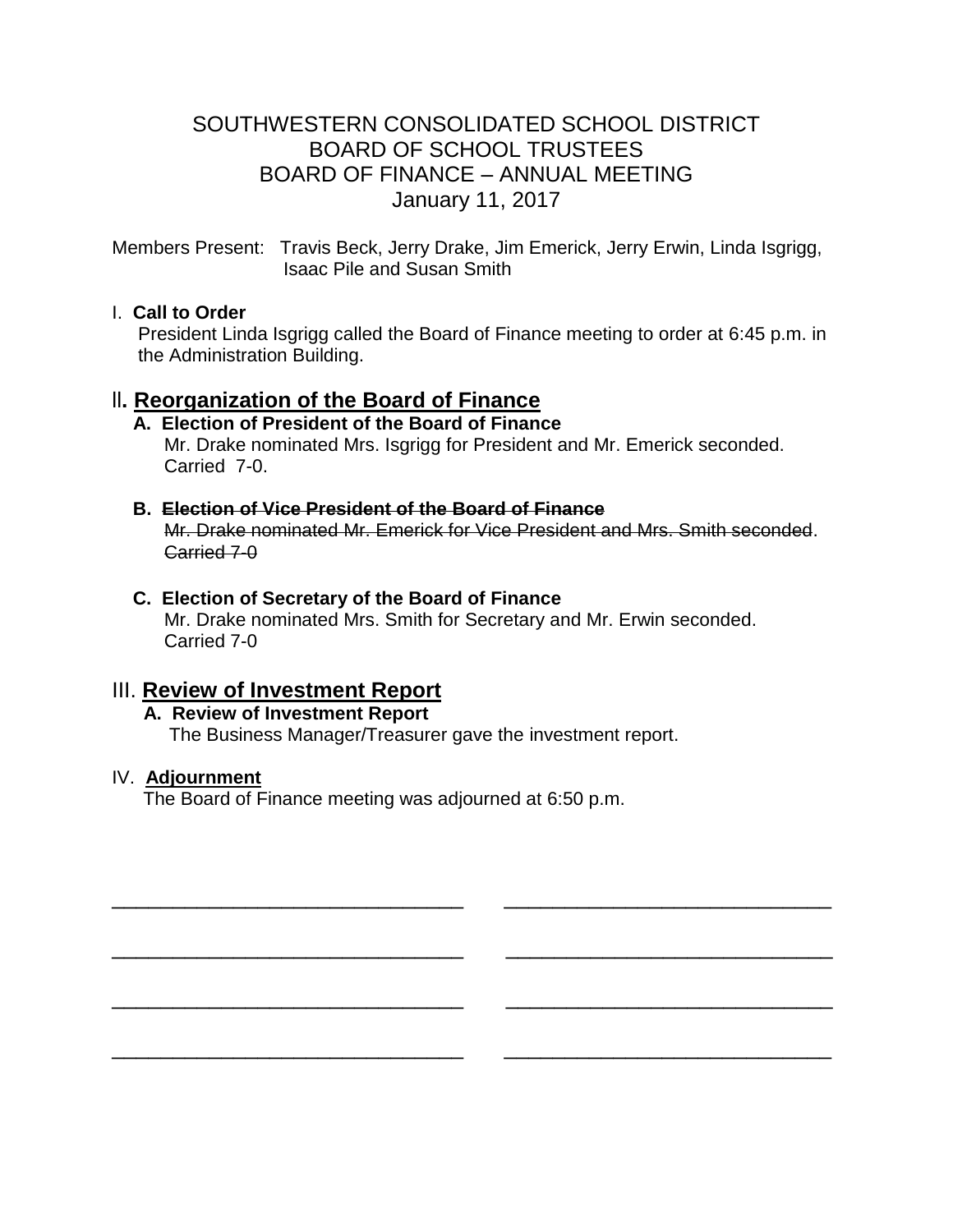# SOUTHWESTERN CONSOLIDATED SCHOOL DISTRICT BOARD OF SCHOOL TRUSTEES January 11, 2017

Members Present: Travis Beck, Jerry Drake, Jim Emerick, Jerry Erwin, Linda Isgrigg, Isaac Pile and Susan Smith

### I. **Call to Order**

### **A. Pledge of Allegiance to the Flag of the United States**

 President Linda Isgrigg called the meeting to order at 7 p.m. at the administrative office of Southwestern Consolidated Schools. She led the pledge to the United States flag.

#### **B. Welcome, introductions and recognitions**

President Linda Isgrigg welcomed everyone in attendance.

#### II. **Reorganization of the Board of School Trustees**

#### **A. Oath of Office**

Mr. Harrold, School Attorney, swore in Mr. Beck, Mr. Drake and Mr. Pile.

#### **B. Election of Board Officers**

Mr. Drake nominated Mrs. Isgrigg for President. Mr. Emerick seconded. Carried 7-0.

 Mr. Drake nominated Mr. Emerick for Vice President. Mr. Erwin seconded. Carried 7-0.

 Mr. Drake nominated Mrs. Smith for Secretary. Mr. Erwin seconded. Carried 7-0

- **C. Appointment of Blue River Career Program Representative** Mrs. Smith volunteered to be Blue River Program Representative and was unanimously approved.
- **D. Appointment of School Attorney, Board Executive Secretary, District Treasurer, Deputy Treasurer, High School and Elementary ECA Treasurers**

Mr. Drake moved that personnel stay the same. Mr. Emerick seconded. Carried 7-0

#### **E. Set Board and Board Secretary Salaries** Mrs. Smith moved that the board salaries remain at \$1,500.00 per year and the Board secretary receive \$45 per meeting. Mr. Beck seconded. Carried 7-0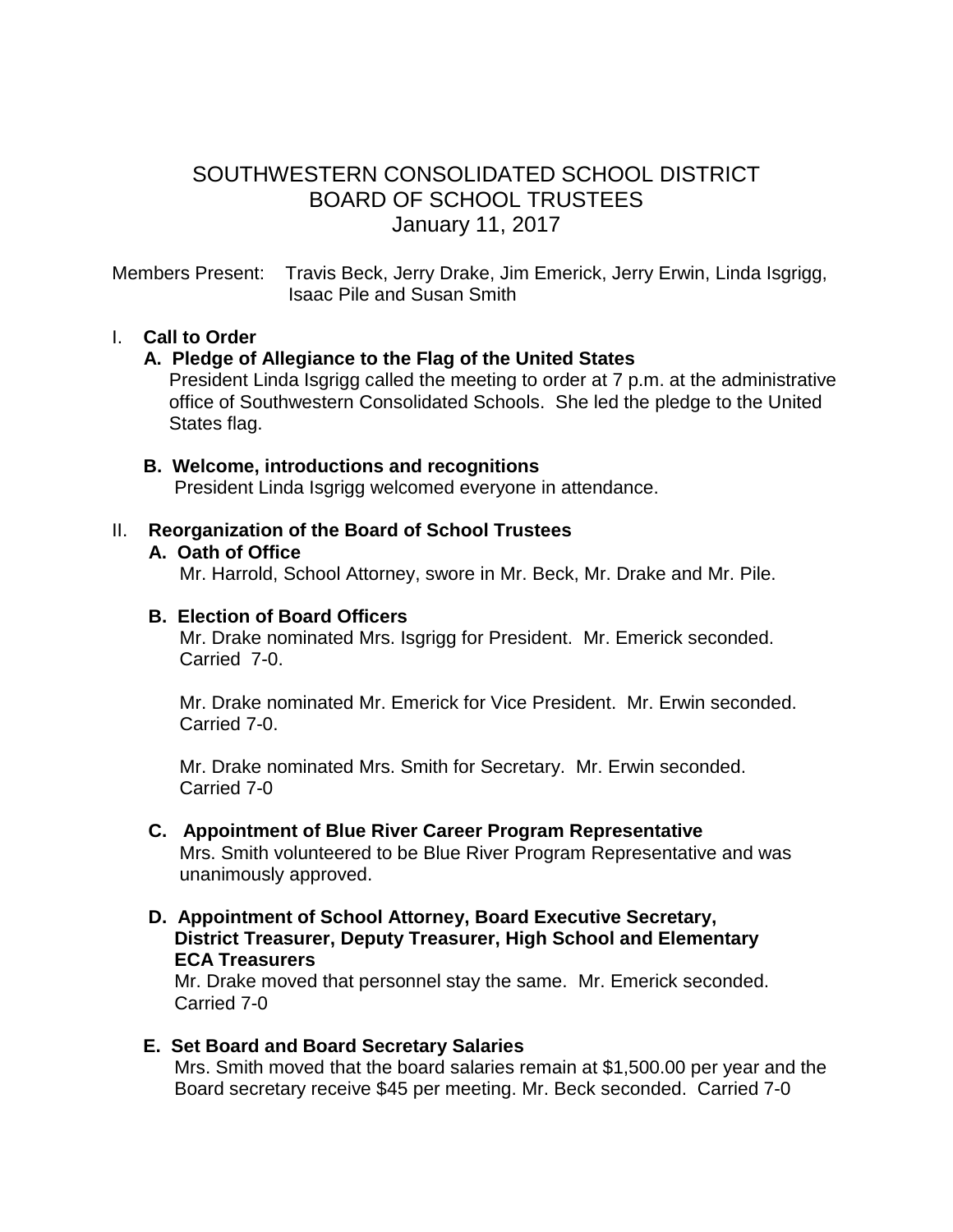### **F. Adoption of Annual Board Calendar and location of Meetings**

Mr. Emerick moved that the board approve the board calendar and locations of meetings, as presented**.** The board will meet on the second Wednesday of each month in the Administrative Board Room except in October when they will meet at the Jr. /Sr. High media center and in December at the Elementary. Mr. Beck seconded. Carried 7-0

Location was not talked about at the January board meeting but was discussed at the February board meeting and decided that all board meetings will be held at the administration office. During the year a tour of each facility will be given.

### III. **Public Comments**

None

### IV. **Consent Items and Claims**

# **A. Approval of minutes of the previous meeting**

 Mr. Erwin moved and Mr. Emerick seconded the motion to approve the minutes of previous meetings. Carried 7-0

### **B. Approval of accounts payable vouchers**

Mr. Erwin moved and Mr. Emerick seconded the motion to approve the accounts payable vouchers as presented. Carried 7-0

 Mrs. Bedwell asked that the board approve the year-end transfers for 2016. Mrs. Smith moved and Mr. Erwin seconded. Carried 7-0

## V. **Business & Financial Report**

## **A. Financial Report**

Mrs. Isgrigg informed the board that the financial report was in their packet. No questions were asked regarding the report.

#### **B. Extracurricular and Cafeteria Account Reports**

Mrs. Isgrigg informed the board that the Extracurricular and Cafeteria Account Reports were in their packet. No questions were asked regarding this report.

#### VI. **New Business**

#### **A. Recommend approval of the 2017 contract for the school attorney** Mr. Beck moved and Mr. Emerick seconded. Carried 7-0

#### **B. Recommend approval of the Conflict of Interest Disclosure**

Mr. Erwin, board member and contracted bus driver, received approval. Mr. Drake moved and Mr. Emerick seconded. Carried 7-0.

 **C. Recommend approval to cancel outstanding checks that have not cleared the bank within two years of the date of issue**

Mr. Emerick moved and Mr. Erwin seconded. Carried 7-0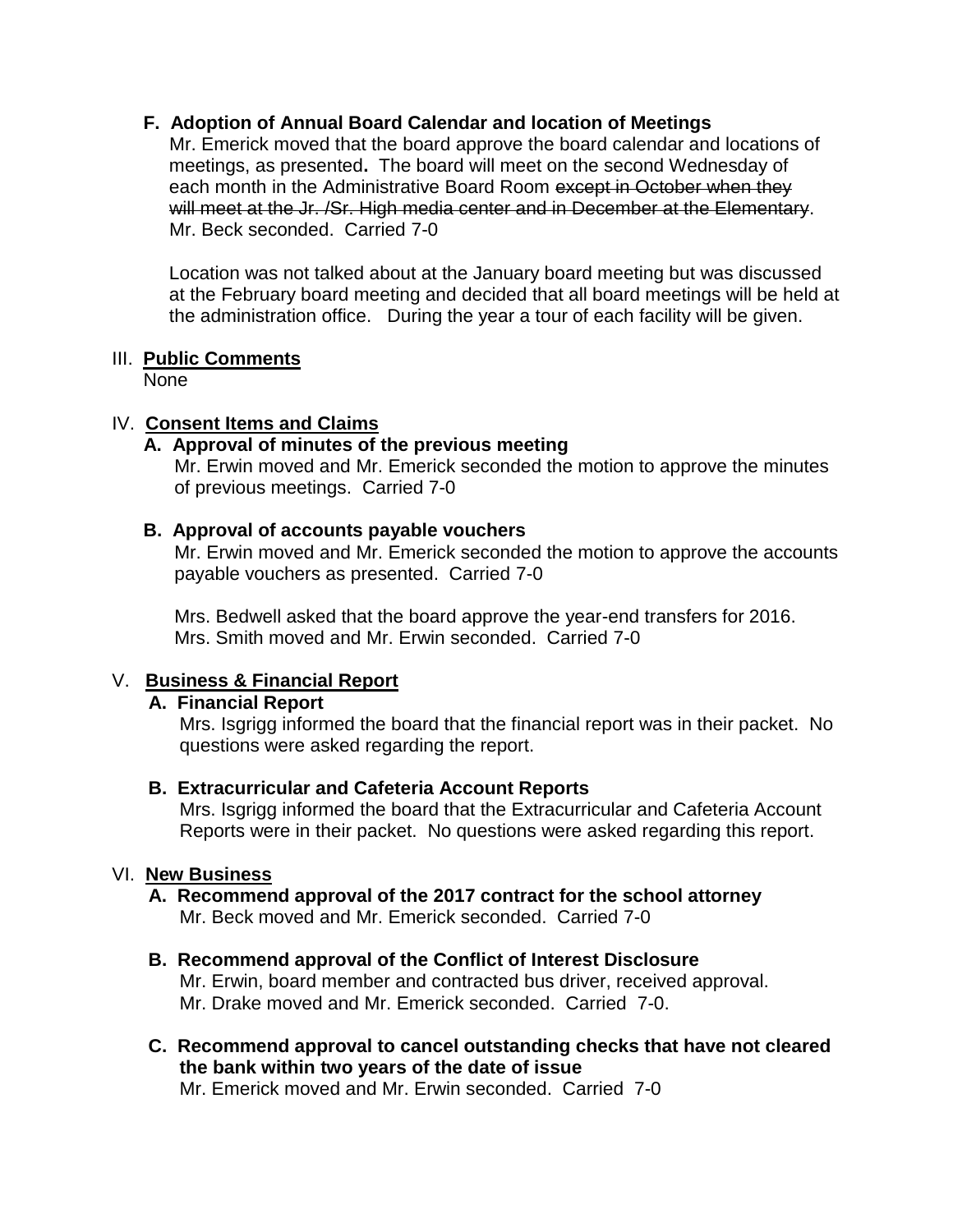## **D. Recommend the acceptance of grants**

- Formative Assessment Grant for \$3,927.04
- Teacher Performance Grant for \$45,076.10

Mr. Beck moved and Mrs. Emerick seconded. Carried 7-0

## **E. Recommend the acceptance of donations**

- \$50.00 from Mt. Auburn Christian Church for the Spartan Cupboard
- \$2,280.00 from the Athletic Boosters to the Athletic Department for sports awards

Mr. Erwin moved and Mr. Emerick seconded. Carried 7-0

## **F. Recommend the approval of out-of-state or overnight field trips**

FFA to Leadership Camp in Trafalgar from February 3-5, 2017

Mr. Emerick moved and Mr. Drake seconded. Carried 7-0

# **G. Other**

None

## VII. **Reports and Presentations**

 Mr. Edwards spoke regarding the \$5,000.00 Arts for Learning Grant that Mrs. Nash is overseeing. The grant will be used to decorate the courtyard and improve the look of the elementary by displaying student art. Mr. Edwards also mentioned that professional development has been used in the form of storytellers coming in to talk to the students and staff.

 Mr. Edwards also talked about Acuity and how the scores from the test are used to measure growth and determine how to teach each student.

Mr. Chase presented an example of a  $7<sup>th</sup>/8<sup>th</sup>$  grade Math test that the high school compiled to measure the growth of the students and what academic areas need to be improved. The spreadsheet had been used by the teachers to determine how to teach each of their students. Mr. Chase had compared two different periods of time and the numbers indicated that students learned the concepts being taught.

## **Facilities Manager Report**

 Mr. Cooper informed the board that the wastewater treatment plant was fully online. He said that the bidding process will begin soon for the demolition of the old plant. IDEM will make the final decision as to when the old plant can actually be demolished. He then stated that the construction of the greenhouse can begin, the restoration of the discus field, and temporary drive installation. He mentioned that he was hopeful that the softball season would begin as planned.